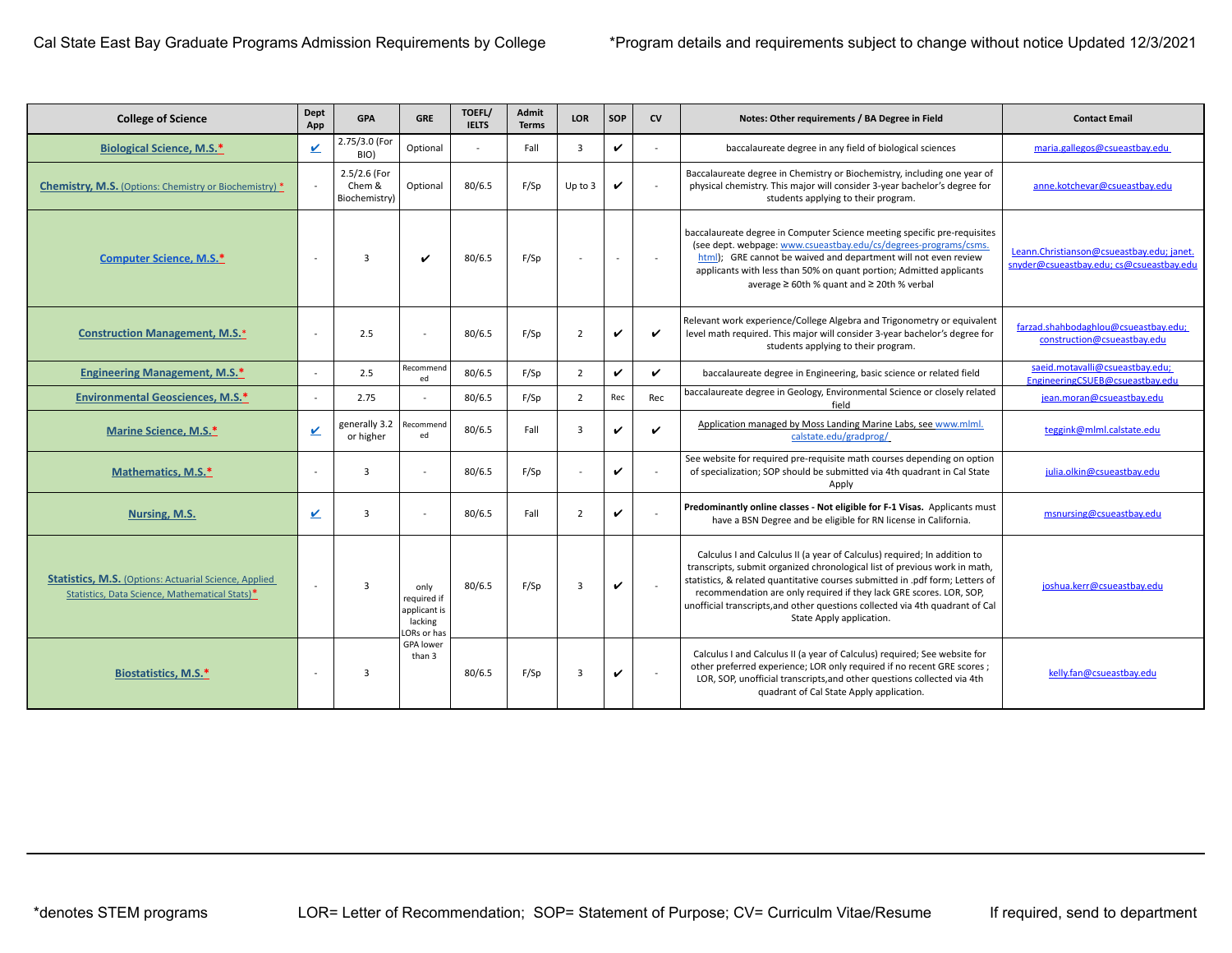| <b>College of Business and Economics</b>                                                                                                                                                                                                          | Dept<br>App    | <b>GPA</b>     | GRE/<br><b>GMAT</b>   | TOEFL/<br><b>IELTS</b> | Admit<br><b>Terms</b> | <b>LOR</b>                                | SOP | <b>CV</b>                  | Notes: Other requirements / BA Degree in Field                                                                                                                                                                                                                                                                                                                                                                                                                                                                                                                                                                                                                                                     | <b>Contact Email</b>                                                                        |
|---------------------------------------------------------------------------------------------------------------------------------------------------------------------------------------------------------------------------------------------------|----------------|----------------|-----------------------|------------------------|-----------------------|-------------------------------------------|-----|----------------------------|----------------------------------------------------------------------------------------------------------------------------------------------------------------------------------------------------------------------------------------------------------------------------------------------------------------------------------------------------------------------------------------------------------------------------------------------------------------------------------------------------------------------------------------------------------------------------------------------------------------------------------------------------------------------------------------------------|---------------------------------------------------------------------------------------------|
| <b>Accountancy, M.S.</b>                                                                                                                                                                                                                          | $\sim$         | 2.5            | GMAT or<br>GRE        | 80/6.5                 | Fall                  | recom-<br>mended                          | ✓   | $\boldsymbol{\nu}$         | See Dept website for explanation of index score for GPA+GMAT (may be<br>waived for students with GPA 3.0 or above from US universities); U.S. C.P.<br>A. Exam (If all parts taken) may be considered in place of GMAT.<br>Foundation courses are offered in the summer prior to the start of the<br>MSA program for admitted MSA students who need them. This major will<br>consider 3-year bachelor's degree for students applying to their program.                                                                                                                                                                                                                                              | pei-hui.hsu@csueastbay.edu; ying.<br>guo@csueastbay.edu;<br>msaccountancy@csueastbay.edu    |
| <b>M.B.A. with Concentrations (options: Analytics for</b><br>Managers; Finance; General Business; Human Resources and<br><b>Organizational Behavior; Marketing Management; Operations</b><br>and Supply Chain Management; Strategy and Innovation |                | 2.5            | GMAT or<br>GRE        | 80/6.5                 | F/Sp                  | 1 or 2<br>optional                        |     | Highly<br>Recom-<br>mended | GMAT waivers are available pending a review of the applicant's work<br>experience and prior academic performance. GMAT waivers normally<br>require an interview. This MBA program will consider accepting a 3-year<br>bachelor's degree for students applying to this program.                                                                                                                                                                                                                                                                                                                                                                                                                     | glen.taylor@csueastbay.edu; lilyshufen.<br>hsiao@csueastbay.edu;<br>cbe grad@csueastbay.edu |
| <b>M.S. Business Analytics*</b>                                                                                                                                                                                                                   | $\sim$         | 2.5            | <b>GMAT</b> or<br>GRE | 80/6.5                 | F/Sp                  |                                           |     |                            | Applicant must have demonstrated mastery of college algebra, statistics<br>and object-oriented programming with a grade of "C" or better in relevant<br>coursework. For admitted students, GMAT average percentile in verbal<br>section is at least 20%; average for quantitative section is at least 60%.<br>GRE/GMAT may be waived if applicants have 3+ years work experience<br>relevant to analytics- students should attach Résumé (link to applicant's<br>LinkedIn profile is preferred); employment letter(s) which clearly explain<br>the responsibilities and nature (full-time or part-time) of the job as well as<br>the length of employment, and W2's (tax returns, pay stubs, etc.) | chongqi.wu@csueastbay.edu; jamieelee.<br>garcia@csueastbay.edu;<br>cbe grad@csueastbay.edu  |
| <b>M.B.A for Global Innovators</b>                                                                                                                                                                                                                | V              | 2.5            | $-/-$                 | 80/6.5                 | Fall                  |                                           |     | $\checkmark$               | Minimum 5 years work experience. Complete pre-admission survey online,<br>then you will be contacted to book a personal (or skype) interview. Most<br>people do online application after interview. This is a 20-month cohort<br>program. Classes meet at the San Ramon Valley Conference Center and<br>are on weekends only.                                                                                                                                                                                                                                                                                                                                                                      | glen.taylor@csueastbay.edu;<br>fulltimemba@csueastbay.edu                                   |
| One Year Intensive M.B.A.                                                                                                                                                                                                                         | V              | 2.5            | <b>GMAT</b> or<br>GRE | 80/6.5                 | Fall                  |                                           |     | ÷,                         | GMAT may be waived if have 5 years work experience. Complete pre-<br>admission survey online, then you will be contacted to book a<br>personal/skype interview. Most people do online application after<br>interview. Classes are held on Fridays/Saturdays at Oakland Center.                                                                                                                                                                                                                                                                                                                                                                                                                     | glen.taylor@csueastbay.edu;<br>fulltimemba@csueastbay.edu                                   |
| <b>Economics, M.S. (options: General Economics;</b><br><b>Quantitative Business Modeling*)</b>                                                                                                                                                    | $\overline{a}$ | $\overline{3}$ | Optional              | 80/6.5                 | F/Sp                  | Recommended if GPA under<br>3.0; Optional |     |                            | Academic (or, if applicable, professional) record should indicate prior<br>exposure to an analytical discipline and basic to intermediate proficiency in<br>mathematics and statistics. This major will consider 3-year bachelor's<br>degree for students applying to their program. MSQE option is STEM.                                                                                                                                                                                                                                                                                                                                                                                          | joseph.kuehn@csueastbay.edu<br>cbe grad@csueastbay.edu                                      |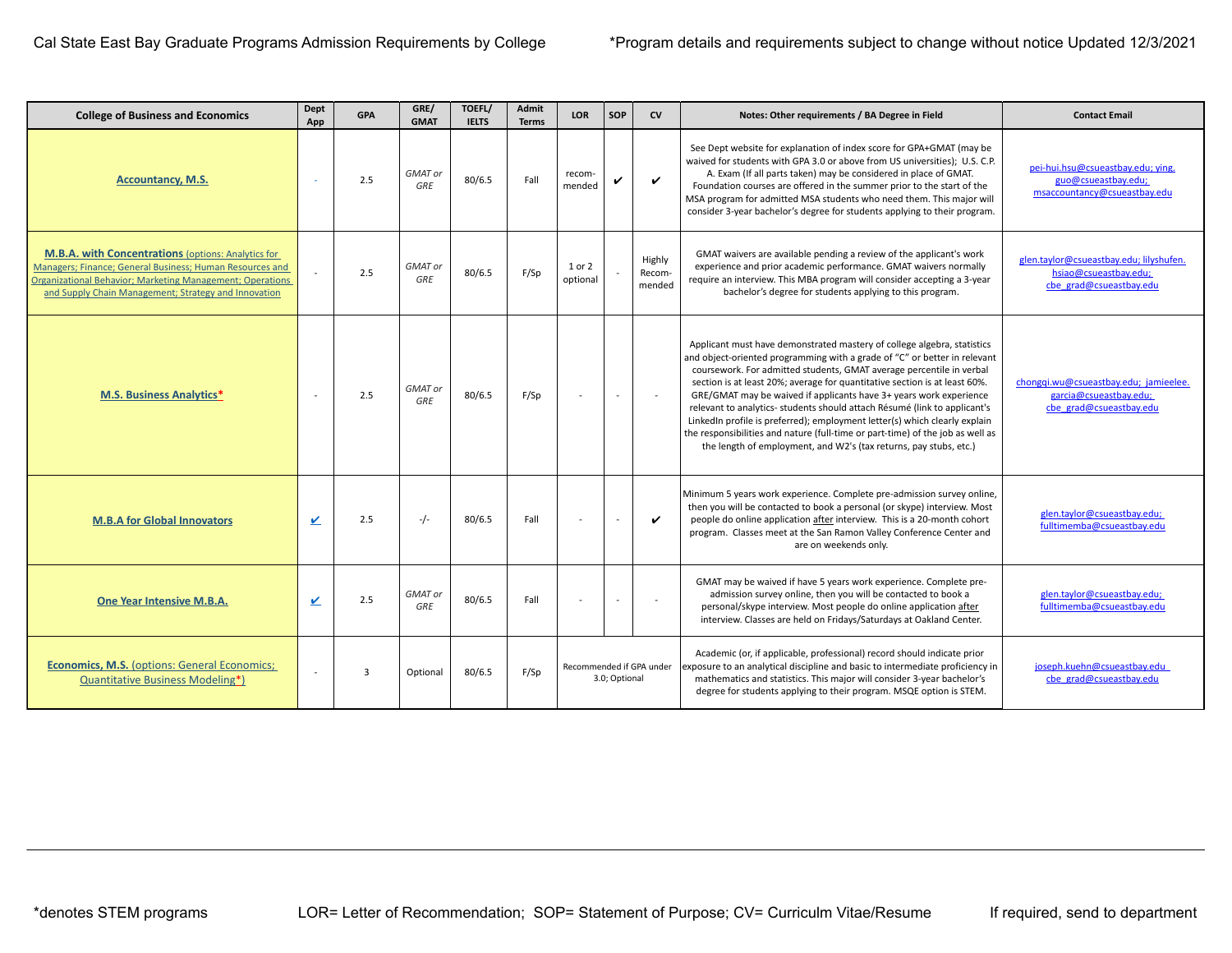| <b>College of Letters, Arts &amp; Social Sciences</b>                                                         | Dept<br>App | <b>GPA</b>                 | <b>GRE</b> | TOEFL/<br><b>IELTS</b> | Admit<br><b>Terms</b> | <b>LOR</b>     | SOP          | cv           | Notes: Other requirements / BA Degree in Field                                                                                                                                                                                                                                                                                                                                                                                                                                      | <b>Contact Email</b>                                                      |
|---------------------------------------------------------------------------------------------------------------|-------------|----------------------------|------------|------------------------|-----------------------|----------------|--------------|--------------|-------------------------------------------------------------------------------------------------------------------------------------------------------------------------------------------------------------------------------------------------------------------------------------------------------------------------------------------------------------------------------------------------------------------------------------------------------------------------------------|---------------------------------------------------------------------------|
| <b>Communication, M.A.</b>                                                                                    | ⊻           | $\overline{3}$             | ÷.         | 80/6.5                 | F/Sp                  | 3              | $\checkmark$ | $\checkmark$ | Sample of scholarly writing or media clippings, see dept. website for<br>details; This major will consider 3-year bachelor's degree for students<br>applying to their program.                                                                                                                                                                                                                                                                                                      | Grant.Kien@csueastbay.edu                                                 |
| Health Care Administration, M.S. (Management &<br><b>Change in Health Care Option)</b>                        |             | 2.5                        |            | 80/6.5                 | F/Sp                  | $\overline{2}$ | $\checkmark$ | ✓            | The Department cannot accept materials sent electronically-Resume, SOP<br>and LORs must be submitted to the Department via postal mail or be hand-<br>delivered. LORs must be on professional (company/college/ university)<br>letterhead, dated and signed. Program may consider 3-year bachelor's<br>degree for students applying to their program.                                                                                                                               | vivian.cueto@csueastbay.edu                                               |
| History, M.A. (Options: Generalist, Public History, Teaching,<br>Thesis)                                      |             | 3, 3.25 in<br>history      |            | 80/6.5                 | F/Sp                  | $\overline{2}$ | $\checkmark$ |              | Writing sample (4-25 pages) required; applicants should also submit an<br>unofficial copy of transcripts to department. See website for instructions.<br>This major will consider 3-year bachelor's degree for students applying to<br>their program.                                                                                                                                                                                                                               | linda.ivey@csueastbay.edu                                                 |
| Interaction Design and Interactive Art, M.A.*                                                                 | ⊻           | 3.0 (for last 60<br>units) |            | 80/6.5                 | Fall                  | $\overline{2}$ | $\checkmark$ | $\checkmark$ | Unofficial transcripts, a portfolio reflecting applicant's talents & abilities in<br>digital & interactive media (See website for guidelines: http://multimedia.<br>csueastbay.edu/admission), and a writing sample in response to<br>department prompt.                                                                                                                                                                                                                            | ian.pollock@csueastbay.edu;<br>multimedia@csueastbay.edu                  |
| Music, M.A.                                                                                                   |             | $\overline{3}$             |            | 80/6.5                 | F/Sp                  | $\overline{2}$ | $\checkmark$ | $\checkmark$ | Undergraduate degree in music required (this major will consider 3-year<br>bachelor's degree for students applying to their program); Students must<br>submit evidence of abilities in area of emphasis including link of video<br>recording/audition for music performance. Links to performances, LOR,<br>SOP, and resume/CV must be submitted in 4th quadrant of Cal State Apply<br>application. For more see: www.csueastbay.edu/music/prospective/how-<br>to-apply/index.html. | john.eros@csueastbay.edu renuka.<br>asirvatham@csueastbay.edu             |
| Public Administration, M.P.A. (Options: Health Care<br>Administration, Public Management and Policy Analysis) | $\sim$      | 2.5                        |            | 80/6.5                 | F/Sp                  | $\overline{2}$ | $\checkmark$ | V            | The Department accepts materials sent electronically to<br>publicadmin@csueastbay.edu. Resume, SOP and letters of recomendation<br>must be postmarked or received Dept. of Public Affairs and Administration<br>by the application deadline. This program has an earlier priority application<br>deadline; applications submitted after that date are considered on a space<br>available basis.                                                                                     | michael.moon@csueastbay.edu; vivian.<br>cueto@csueastbay.edu (HCA option) |
| Social Work, M.S.W.                                                                                           | ⊻           | 2.8                        |            | 80/6.5                 | Fall                  | $\overline{3}$ | v            | ✓            | Applicants may be required to consent to a criminal background check<br>prior to agency internship placements. NO REQUIRED PREREQUISITES AT<br>THIS TIME. internship placements.                                                                                                                                                                                                                                                                                                    | holly.vugia@csueastbay.edu, catherine.<br>bauzon@csueastbay.edu           |
| Speech-Language Pathology, M.S.                                                                               | V           | 2.5 and above              | v          | 80/6.5                 | Fall                  | $\overline{3}$ | v            | ✓            | if undergraduate degree is not in communication disorders, must complete<br>the undergraduate degree equivalency, or prerequisite courses                                                                                                                                                                                                                                                                                                                                           | elena.dukhovny@csueastbay.edu                                             |
| <b>Teaching English as a Second Language (TESOL), M.</b><br><u>A.</u>                                         |             | $\overline{3}$             |            | 80/6.5                 | F/Sp                  | $\overline{2}$ |              |              | Short writing sample required; prerequisite courses may be required if<br>undergraduate degree is not in English, linguistics, or communication; The<br>program is suspended until Fall 2023.                                                                                                                                                                                                                                                                                       | ke.zou@csueastbay.edu                                                     |